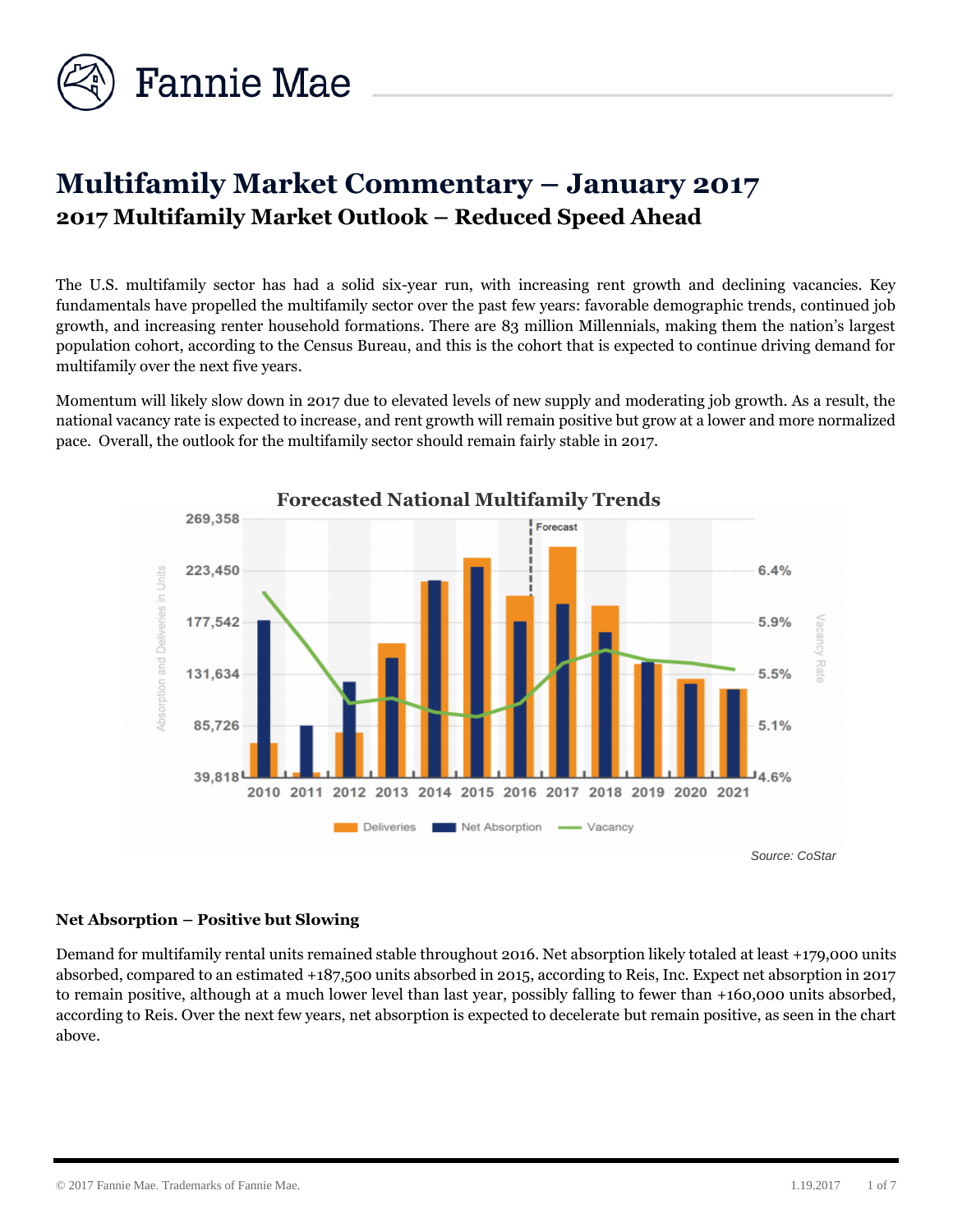

# **Vacancy Levels Rising**

The national multifamily vacancy rate is expected to rise in 2017, primarily due to the onslaught of new supply expected to complete and come online over the next 12 to 24 months. Since most of this new supply is concentrated in a limited number of submarkets – within only 12 metro areas – supply is expected to outpace demand, pushing the national vacancy rate upward, as illustrated in the chart on the previous page. This anticipated trend should be short-lived, however, due to the combination of ongoing favorable demographic forecasts and favorable future job growth projections.

Indeed, the Fannie Mae Multifamily Economic and Market Research team is anticipating that the U.S. multifamily vacancy rate will increase to 5.5 percent during the early part of 2017 – from 5.25 percent as of the fourth quarter of 2016 – and could end the year at about 6.0 percent. This would return the national vacancy rate to a more normalized level.

# **Rent Growth Expected to Ease Slightly**

Rent growth was positive in 2016 but is estimated to have ended the year at about 2.5 percent, above the pace of inflation, which grew 1.7 percent year-over-year as of the end of November. There has been above average rent growth since 2011, and the fourth quarter of 2016 was the first occurrence of zero rent growth. The expectation for 2017 is that rent growth will once again be positive but is likely to moderate from 2016's overall pace to about 2.0 percent.

As seen in the chart below, multifamily concessions for all property classes remain at very low levels. This suggests that supply and demand have been out of balance for some time now. As more and more new supply comes online this year, national concession rates are expected to increase, more dramatically in certain metros. For example, although the New York metro concession rate of 1.1 percent seems unremarkable, in actuality it more than doubled in the 12 months ending in the third quarter of 2016, according to data from Axiometrics.



# **National Multifamily Concession Rate by Class**

*Source: Axiometrics*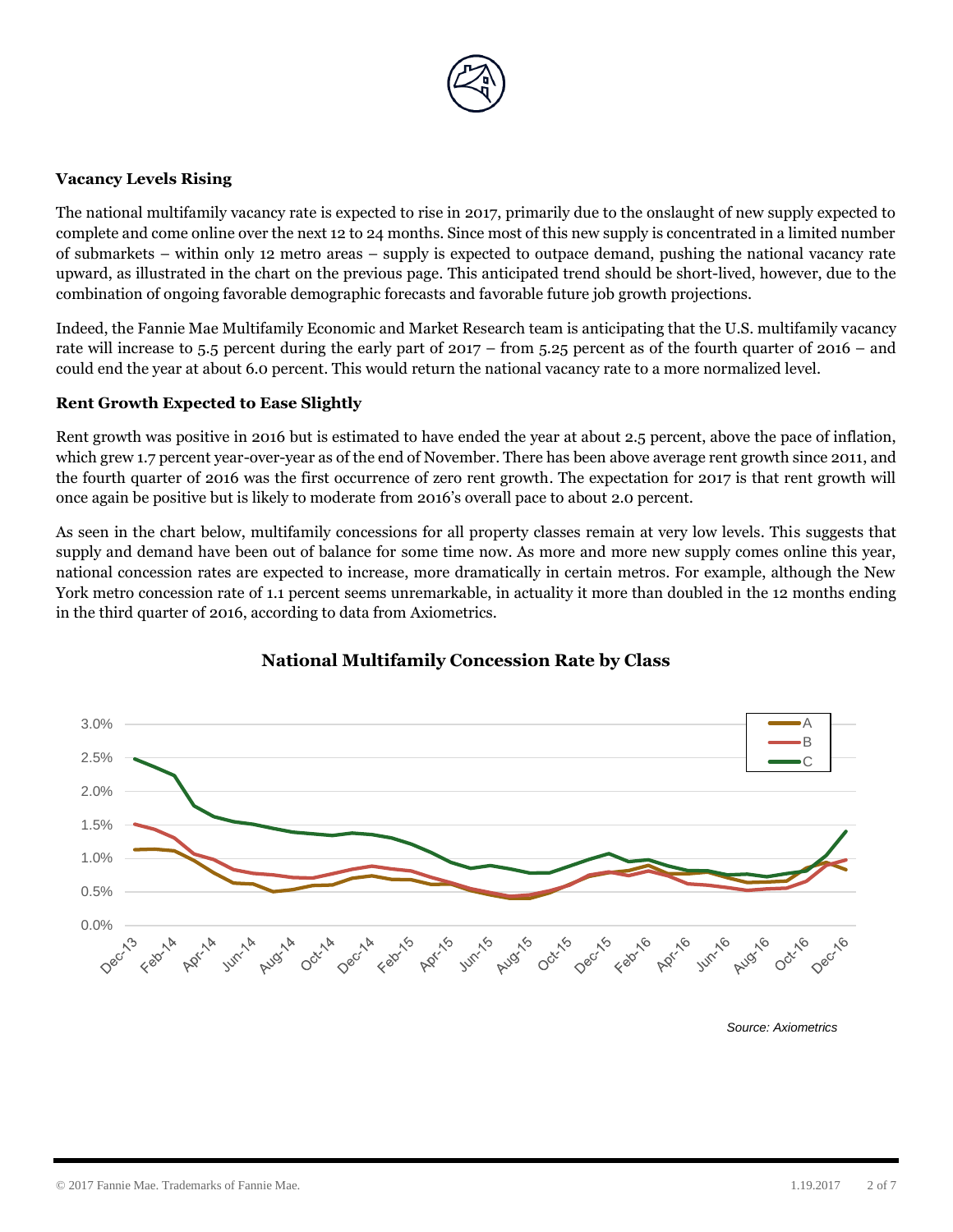

## **Multifamily New Supply – Coming Home to Roost**

As seen in the chart below, the amount of multifamily new construction remains elevated, with deliveries expected to peak in 2017. According to the Dodge Data & Analytics Construction Pipeline – which distinguishes between multifamily properties consisting of either apartment or condo units – about 343,000 apartment units were completed in 2016, with another 400,000 units expected to come online in 2017. More concerning, most of this new supply is believed to consist of class A units, which command the highest rent levels.



## **Multifamily New Construction**

*NOTE: Pipeline data is not an actual forecast of activity; it is a monitor of activity reported to date. As more projects are planned and tracked, figures in future periods might go up.* 

*Source: Dodge Data & Analytics, January 2017 – Metros with 5,000 or more units underway or completed.*

*\*Anticipated delivery date.*

#### **Location, Location, Location**

At a national level, the prediction of 400,000 new multifamily units is not unreasonable. Job growth is expected to come in at 1.4 percent, according to Moody's Analytics, which works out to an estimated addition of 2.0 million new jobs in 2017. Based on that level of job growth, theoretically multifamily rental demand could be in the range of about 400,000 units.

The reason that level of multifamily rental demand is not likely to occur is because much of the new supply is primarily concentrated in only 12 metros (as seen in the chart on the following page) and most of that is further concentrated in certain submarkets. The estimated amount of national job growth, and its anticipated accompanying demand, is not going to be concentrated in just those 12 metros, which is why supply is expected to outpace demand in many of these metros over the next 12 to 24 months.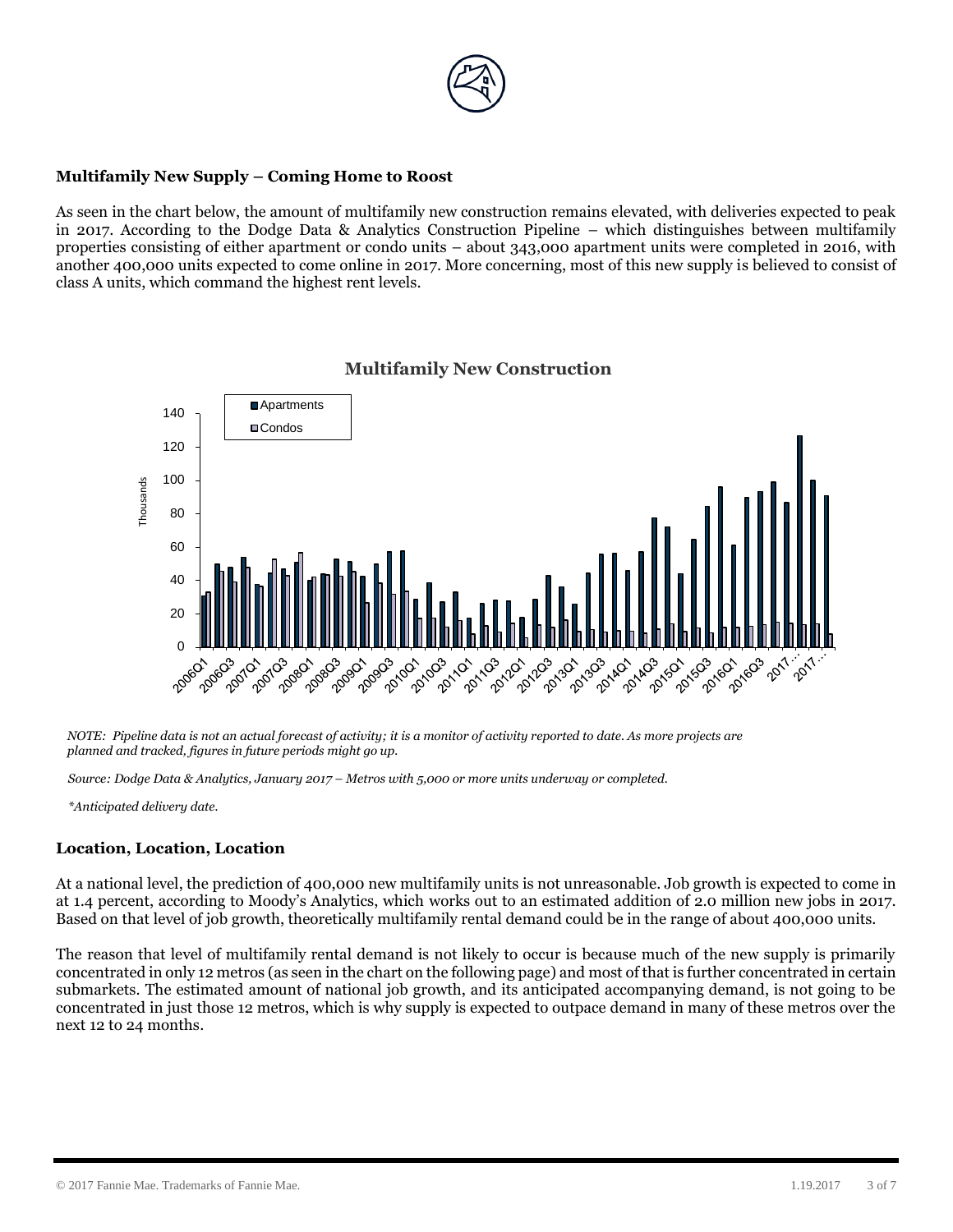



# **Multifamily Apartment Units Underway – Select Metros**

*NOTE: Pipeline data is not an actual forecast of activity; it is a monitor of activity reported to date. As more projects are planned and tracked, figures in future periods might go up.* 

*Source: Dodge Data & Analytics, January 2017 – Metros with 5,000 or more units underway or completed.*

*\*Anticipated delivery date.*

# **A Looming Jobs and Supply Mismatch**

Although all of the nation's major metros are expected to see positive job growth this year, not all metros will experience the same level of employment growth, as illustrated in the two charts on the following page. Although Moody's Analytics' baseline forecast for 2017 anticipates a national employment growth rate of 1.4 percent, there are a number of metros that will be below the national estimate, including Houston, New York, and Boston. These are all metros with a large amount of new supply on the horizon.

Houston is expected to have more than 9,500 units deliver this year and Boston is not far behind at about 9,200 units. New York is expecting the lion's share of new supply, with more than 43,000 units expected in just 2017. As a result, all three of these metros are expected to see diminished or even negative rent growth this coming year due to too much supply and not enough job growth.

For example, Houston is likely to see demand for only about 4,000 multifamily units. Boston's demand is projected to be fewer than 1,500 units. And although the New York metro is the nation's largest multifamily rental market, its anticipated job growth is likely to produce demand for only about 26,000 units – and that is an optimistic estimate.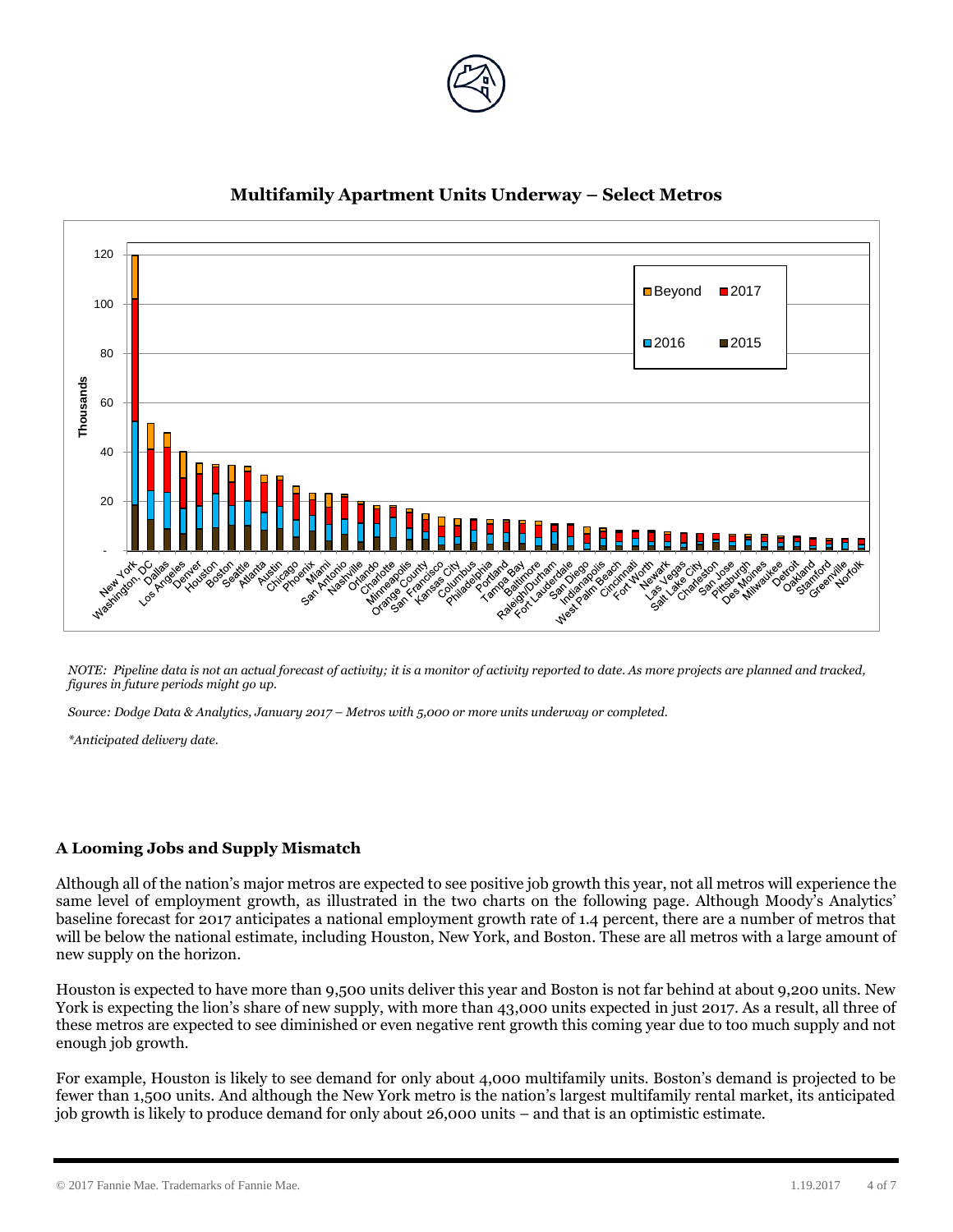

## **Other Metros Possibly Undersupplied**

Job growth in other metros is expected to fare better, as seen below. Some of the Florida metros, including Orlando and Miami, will far surpass the national average. Dallas, one of the Texas metros not dependent upon the oil and gas sector, is expected to see 2.6 percent job growth due to continued expansion in its professional services, healthcare, and transportation sectors.

Orlando and Phoenix are both poised once again to see some of the best job growth in the nation, at an anticipated 3.2 percent, also thanks to growth in the professional services, healthcare, and tourism sectors. Yet both metros are likely to be undersupplied. Orlando is expected to see about 39,000 new jobs in 2017, resulting in possible demand for about 7,800 multifamily units, but only 5,300 units are expected to deliver this year. Phoenix is also likely undersupplied. It is expected to have about 63,000 new jobs in 2017, resulting in possible demand for about 12,000 multifamily units, but only 6,200 units are expected to come online this year.

**Select Markets with Lower Expected 2017** 



**Select Markets with Higher Expected 2017 Employment Growth**



#### **Cap Rates Expected to Rise – but Not Skyrocket**

The 10-year Treasury has risen more than 100 basis points over the past six months, and, as a result, it is expected that commercial real estate capitalization rates will start climbing as well, multifamily included. With multifamily cap rates currently at historically low levels – an estimated 5.4 percent at the end of third quarter 2016, according to Real Capital Analytics – it would seem that they have nowhere to go but up. The only question is how high and how fast rates will rise.

Multifamily cap rates have been drifting downward all year due to an influx of capital flows and investor demand. With interest rates now rising, it seems likely that investors might turn their attention away from the multifamily sector in a search for yield. This should help relieve the pressure on cap rates that resulted from too many investors pursuing the same properties in the same places.

As a result, the projection is that multifamily cap rates could rise to 6.0 percent by the end of the year. Keep in mind, even if cap rates reach 6.0 percent in 2017, the 10-year Treasury is forecasted to average 2.6 percent for the year, which would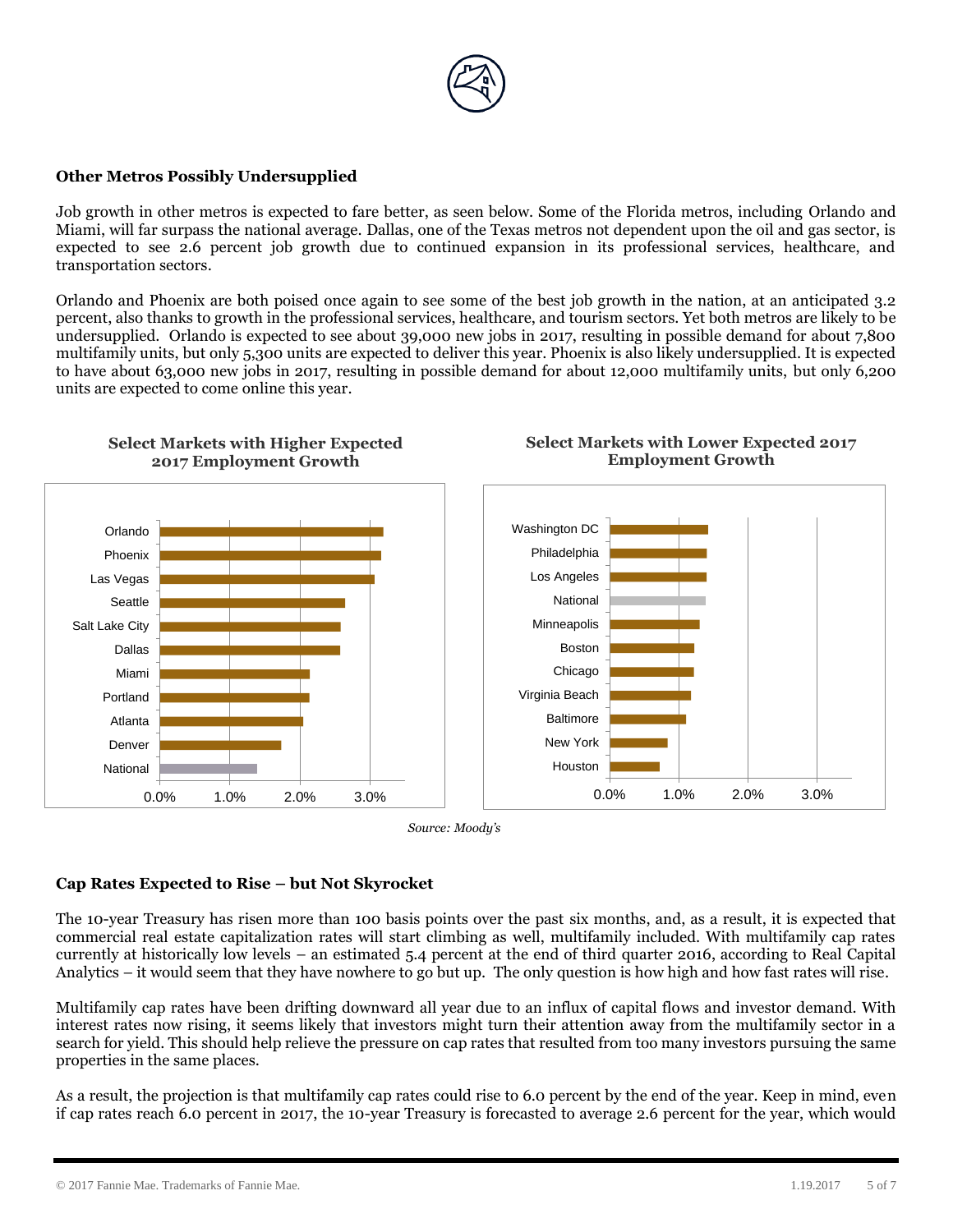

create a healthy spread of 340 basis points. In fact, that is the same amount of spread that existed as of November 2016, according to Real Capital Analytics.



# **Treasurys and Multifamily Cap Rates**

*Source: Real Capital Analytics, and Federal Reserve, Selected Interest Rates H.15, per Moody's Analytics*

# **2017 Outlook: Reduced Speed Ahead**

The outlook for the multifamily sector in 2017 is positive but more subdued than years past. As a result, multifamily mortgage origination volume levels are expected to slow down, in line with the sector's market outlook.

The amount of new supply expected to come online this year is mostly located in 12 metros where job growth is expected to slow down and outpace demand. While there should be job growth spurring continued rental household formations, there is no denying that this concentrated amount of supply – consisting primarily of class A units – will likely cause a disruption in underlying fundamentals. Rising vacancy levels and reduced or negative rent growth could occur in certain submarkets, which would likely negatively affect the overall metro trend in the nation's oversupplied metros.

It is important to keep in mind that this slowdown is expected to be short-lived, occurring over the next 12 to 24 months. After that time, it is expected that the multifamily sector's underlying fundamentals will improve as new supply slows and stable job growth and demographic trends continue, resulting in increased demand.